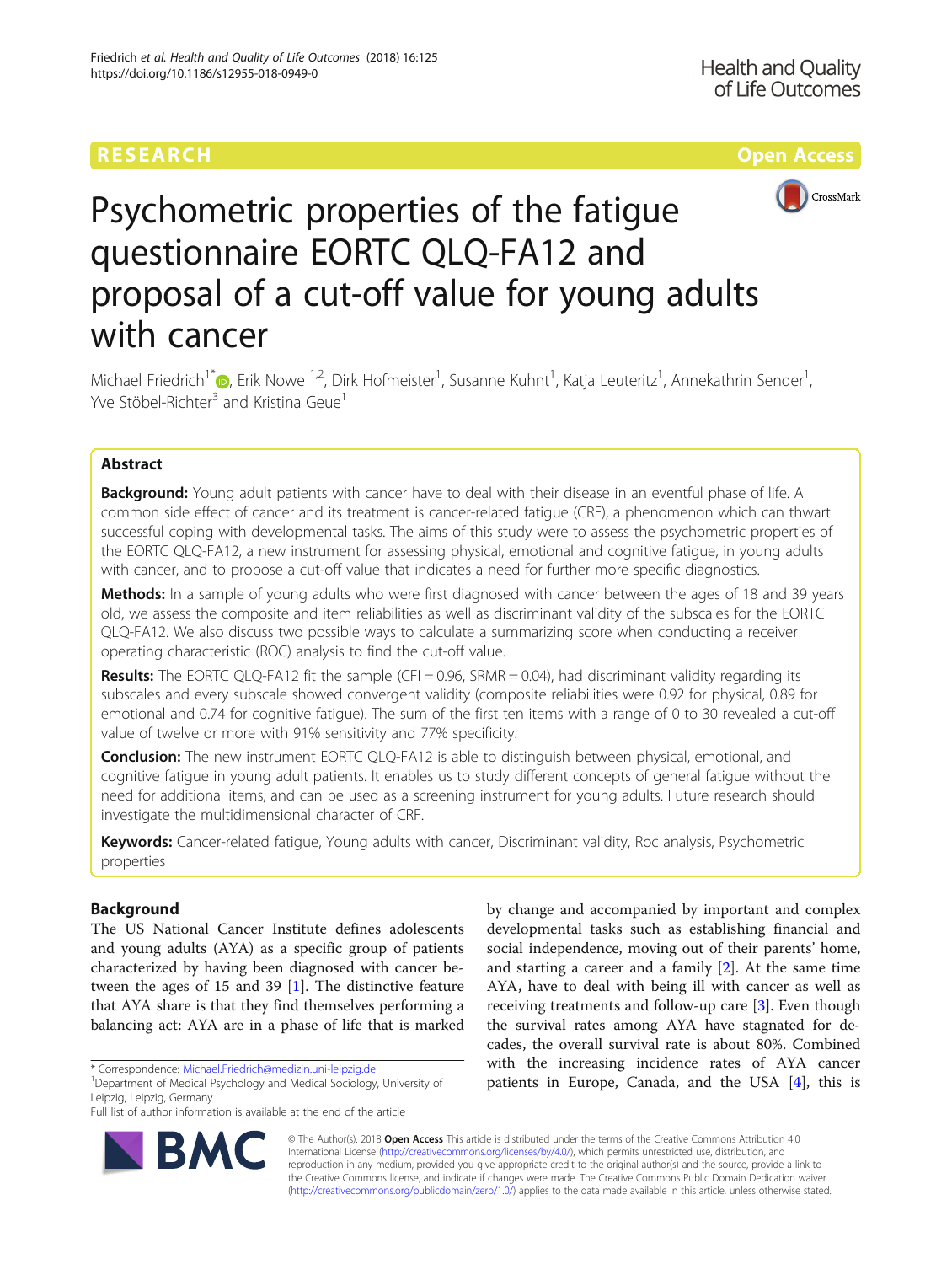leading to a rising number of long-term survivors of young adulthood cancer.

Existing findings point out that cancer patients and survivors are greatly impacted by cancer-related fatigue (CRF) [\[5](#page-9-0)–[7](#page-9-0)]. What's more, it is a major problem for adolescents and young adults with cancer in particular [[8\]](#page-9-0). CRF has been described in the scientific literature for more than 30 years as a significant side effect of cancer therapy with a psychological component [\[9](#page-9-0), [10](#page-9-0)]. The National Comprehensive Cancer Network (NCCN) defined CRF as a multidimensional construct and, more precisely, as "a distressing, persistent, subjective sense of physical, emotional and/or cognitive tiredness or exhaustion related to cancer or cancer treatment that is not proportional to recent activity and interferes with usual functioning" [[5\]](#page-9-0). With the image of an original and its reflection in mind, this definition describes forms of tiredness as originals of CRF and conforms to a multiple symptom concept. The multidimensionality regarding this concept refers to dimensions as expressions of separate symptoms [\[11](#page-9-0)]. The Fatigue Coalition, a multidisciplinary group of medical practitioners, researchers, and patient advocates [[12](#page-9-0)], understands fatigue "as a multidimensional phenomenon, with physical, emotional, and cognitive manifestations" [\[13](#page-9-0)]. This suggests that the dimensions are indeed not expressions of several phenomena (e.g. physical, emotional, cognitive tiredness), but rather expressions of one and the same phenomenon, whereby the various forms of tiredness are different manifestations of the same underlying cause. Hence this definition describes forms of tiredness as reflections of CRF and can be understood as a multidimensional concept [[11\]](#page-9-0). Accordingly they proposed a diagnostic interview guide for CRF [[13\]](#page-9-0) that is a set of diagnostic criteria for diagnosing CRF. This is described in more detail in the Additional file [1.](#page-9-0) The criteria are based on clinical experience, survey results, and discussions [\[12](#page-9-0)].

The question of whether the dimensions should be understood as separate phenomena (multiple-symptom concept) or as expressions of one and the same phenomenon (multidimensional concept) was recently discussed in a review, which, contrary to the consensus of experts, concluded that CRF should be considered a multiple-symptom concept [\[11](#page-9-0)].

CRF is not currently recognized as a mental disorder. It is not included in the Diagnostic and Statistical Manual of Mental Disorders, fifth edition (DSM-5) [\[14](#page-9-0)], and is not listed in the International Classification of Diseases, tenth revision (ICD-10) as an F-diagnosis (codes F00 to F99 describe mental and behavioral disorders). It is however listed in the clinical modification of the ICD-10 (ICD-10-CM) as code R53.0 (R00 to R99 describe symptoms that are not elsewhere classified) [[15\]](#page-9-0).

Cancer patients have reported experiencing CRF before, during, and after the acute therapy as well as multiple years after having completed treatment [\[16](#page-9-0), [17](#page-9-0)]. CRF seems to impede daily life, social interactions, and physical activity [[18](#page-9-0)–[20](#page-9-0)]. Despite this, little research has been done to date on how CRF affects AYA. In a recent review done by Nowe et al. [[21](#page-9-0)], only twelve studies on CRF in this age cohort were identified. Fatigue was found to be worse in AYA compared to both healthy controls and older cancer patients. Besides health status and age, gender seemed to also have an effect: women reported higher fatigue levels than men [\[21\]](#page-9-0). The vast majority of studies done since 1990 that have investigated CRF in AYA have not measured CRF with specific fatigue-questionnaires but rather with subscales of quality of life questionnaires or one-item scales [\[21](#page-9-0)]. Despite the consensus that a construct of CRF has to at least differentiate between a physical and a cognitive dimension [[22\]](#page-10-0), only two of the identified studies used the Multidimensional Fatigue Inventory (MFI) to detect the presence CRF [\[21](#page-9-0)]. The MFI-20 is probably the most commonly used CRF questionnaire in Europe, but the instrument appears to be less compatible with the diagnostic suggestions of the Fatigue Coalition. It consists of five subscales (four items each, response range 1 to 5): general fatigue, physical fatigue, mental fatigue, reduced motivation, and reduced activity. On the other hand, the European Organization for Research and Treatment of Cancer (EORTC) has developed the questionnaire mod-ule EORTC QLQ-FA12 [\[23](#page-10-0)], a new multidimensional instrument specifically for measuring CRF. The module that is described in more detail below assesses physical, emotional, and cognitive fatigue and as well as how they interfere with daily activities and social life. For both instruments (MFI-20 and QLQ-FA12), no total score is recommended, although the MFI-20 contains a subscale for measuring general fatigue. The items of this subscale cannot however be differentiated into physical, emotional, or cognitive dimensions. This would be possible using the subscales physical fatigue, reduced motivation, and mental fatigue. But the number of items of each subscale does not correspond to the number of physical, emotional, and cognitive diagnostic criteria that were proposed by Cella et al. [[12](#page-9-0)]. Hence the QLQ-FA12 seems to be more suitable for investigating the three forms of tiredness separately, and for simultaneously screening for patients who could benefit from being given the clinical diagnostic interview that was proposed by the Fatigue Coalition.

With the objective of enabling an assessment of CRF in young adult cancer patients that can discriminate between physical, emotional, and cognitive fatigue based on the proposed diagnostic criteria, this study has three aims, of which the first two are necessary conditions for achieving the third (primary) aim: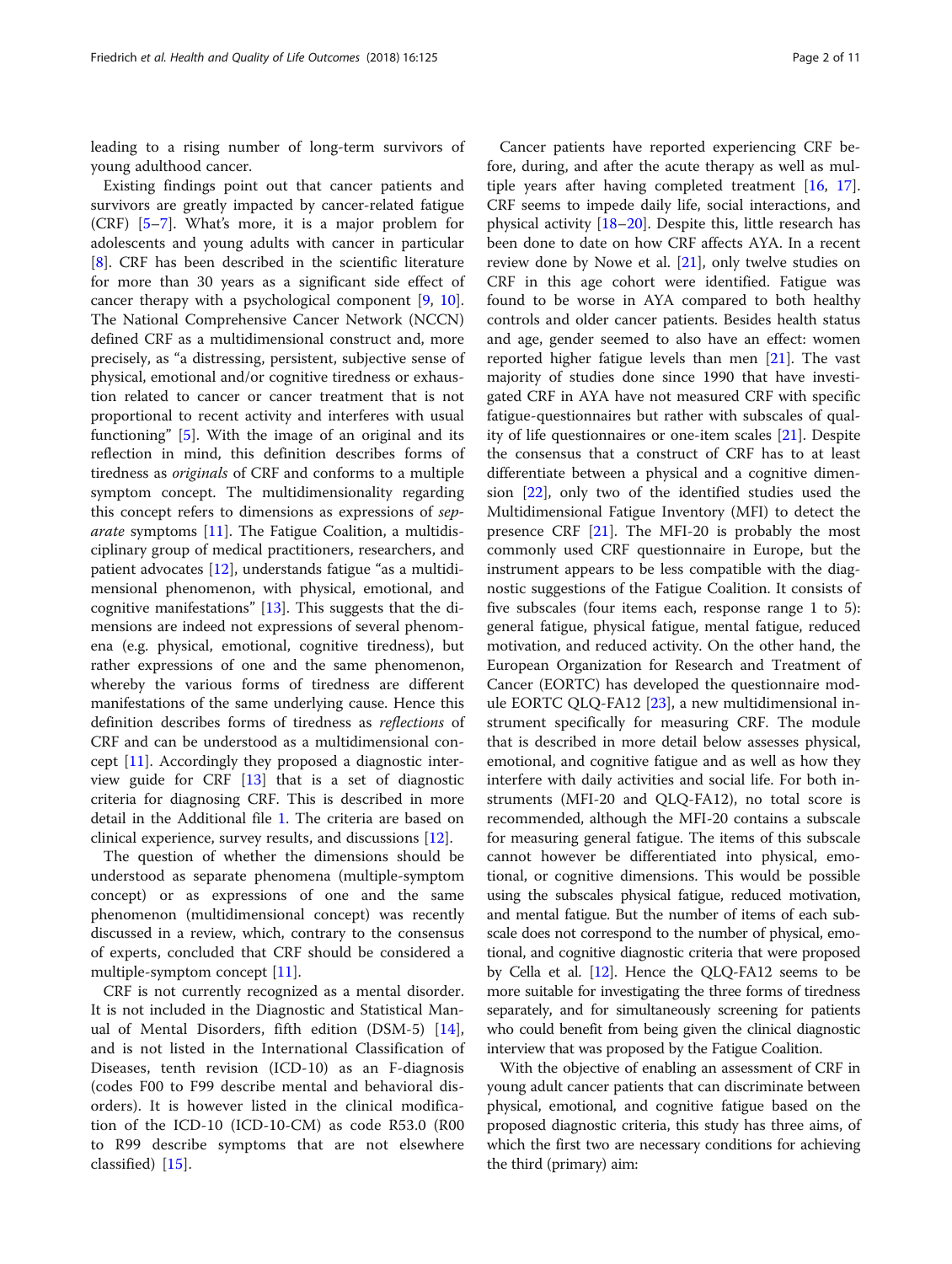- 1) to determine the psychometric properties of the EORTC QLQ-FA12 for young adult cancer patients,
- 2) to assess and compare two ways of calculating an overall fatigue score for the EORTC QLQ-FA12, and
- 3) to identify the cut-off point at which a patient should be considered for the proposed diagnostic interview.

# Methods

# Study participants

Participants were recruited for the prospective, longitudinal AYA-LE study [[24\]](#page-10-0) at 16 acute care hospitals, four rehabilitation clinics, and from two state tumor registries in Germany. In addition, other interested patients could register themselves via the internet or telephone. The baseline recruitment took place between May 2014 and December 2015. The study was approved by the Ethics Committee of the University of Leipzig (reference number 372–13-16,122,013).

Patients were included if: A) it was the first time they had been diagnosed with cancer; B) they were between 18 and 39 years old when they were diagnosed; and C) they had been diagnosed within the last four years. To avoid bias resulting from different treatment protocols, patients who were diagnosed before the age of 18 were not included, as younger patients in Germany are typically treated in pediatric oncology units. Patients that fulfilled these criteria were asked to fill out the questionnaire online or as hardcopy version twice. Our analysis is based on a sample  $n = 577$  participants. Patients were excluded from the sample if they were not able to speak German, were physically or cognitively not able to participate, or did not provide written consent.

# Study measures

The sociodemographic characteristics we measured include: age at time of baseline interview, age at diagnosis, time since diagnosis, educational degree, and sex. Medical characteristics include diagnosis (ICD-10) and completed or ongoing treatments (chemotherapy, radiotherapy, surgery). Because there is a known connection between chemo- and radiotherapy and CRF [\[25\]](#page-10-0), we also present the number of patients who did not receive either of these therapies. All data concerning socio-demographic and medical characteristics are based on self-reported information.

The *EORTC QLQ-FA12* (QLQ-FA12) is a new module of the Quality of Life Questionnaire Core 30 (QLQ-C30) developed by the EORTC group and intended to be used in conjunction with the QLQ-C30 [\[23](#page-10-0)]. The questionnaire core (QLQ-C30) and the module (QLQ-FA12) are translated into different languages and can be obtained for academic use free of charge at the EORTC Quality of life Group website [[26\]](#page-10-0). The QLQ-FA12 consists of ten

unidirectional items and two criteria variables, all of which range from 1 to 4 (higher values represent higher levels). The two criteria variables (fa11 and fa12) measure the extent to which fatigue interferes with daily activities (content of questions for role functioning) and social life (content of questions for social functioning). Hence, they measure the interference with two forms of usual functioning, like it is described in the definition of the NCCN. The ten items (fa1 to fa10) are assigned to three hypothetical subscales: physical (items fa1 to fa5), emotional (items fa6 to fa8), and cognitive fatigue (items fa9 and fa10). The scoring procedure follows that of the EORTC QLQ-C30, meaning that all scores are standardized to create a range of 0 to 100; no summary score has been suggested as of yet. Cronbach's alpha of the three subscales ranges from 0.79 to 0.90 [[23\]](#page-10-0). The former version (QLQ-FA13) of the questionnaire was published recently and contains the item wordings in the English language [[27\]](#page-10-0). The item wordings in other languages can be obtained for free for academic use at the homepage of the EORTC group: [http://groups.eortc.be/](http://groups.eortc.be/qol/why-do-we-need-modules) [qol/why-do-we-need-modules.](http://groups.eortc.be/qol/why-do-we-need-modules)

To determine a cut-off point (the third aim of this study), two things are needed: a binary reference standard that indicates whether the outcome is positive or negative, and a *test (score)* that predicts the target conditions. For the test, we used the first ten items of the FA12 that are assigned to the three subscales. To create the reference standard, we used a total of thirteen individual items from four different instruments (EORTC QLQ-C30, EORTC QLQ-FA13, HADS and SCNS SF-34). These instruments contained items suitable in content for indicating the target condition whereby it is recommendable for a patient to be given the diagnostic interview proposed by the Fatigue Coalition [[13](#page-9-0)]. Table [1](#page-3-0) presents the thirteen items that were selected from the four instruments. A more detailed description of the items and their assignment to the diagnostic criteria is given in the Additional file [1](#page-9-0) in Table S1.

#### Statistical analyses

Statistical analyses were done with IBM SPSS Statistics 23, IBM SPSS AMOS 23, and Microsoft EXCEL 2010. Missing values were estimated on the item level using the Expectation Maximization (EM) algorithm [[28\]](#page-10-0) that is implemented in SPSS. Imputed values that exceeded the possible range were set to the nearest possible value.

# Aims 1) and 2) psychometric evaluation and overall fatigue measure

The psychometric evaluation of the EORTC QLQ-FA12 for young adults with cancer comprises confirmatory factor analyses of the following models: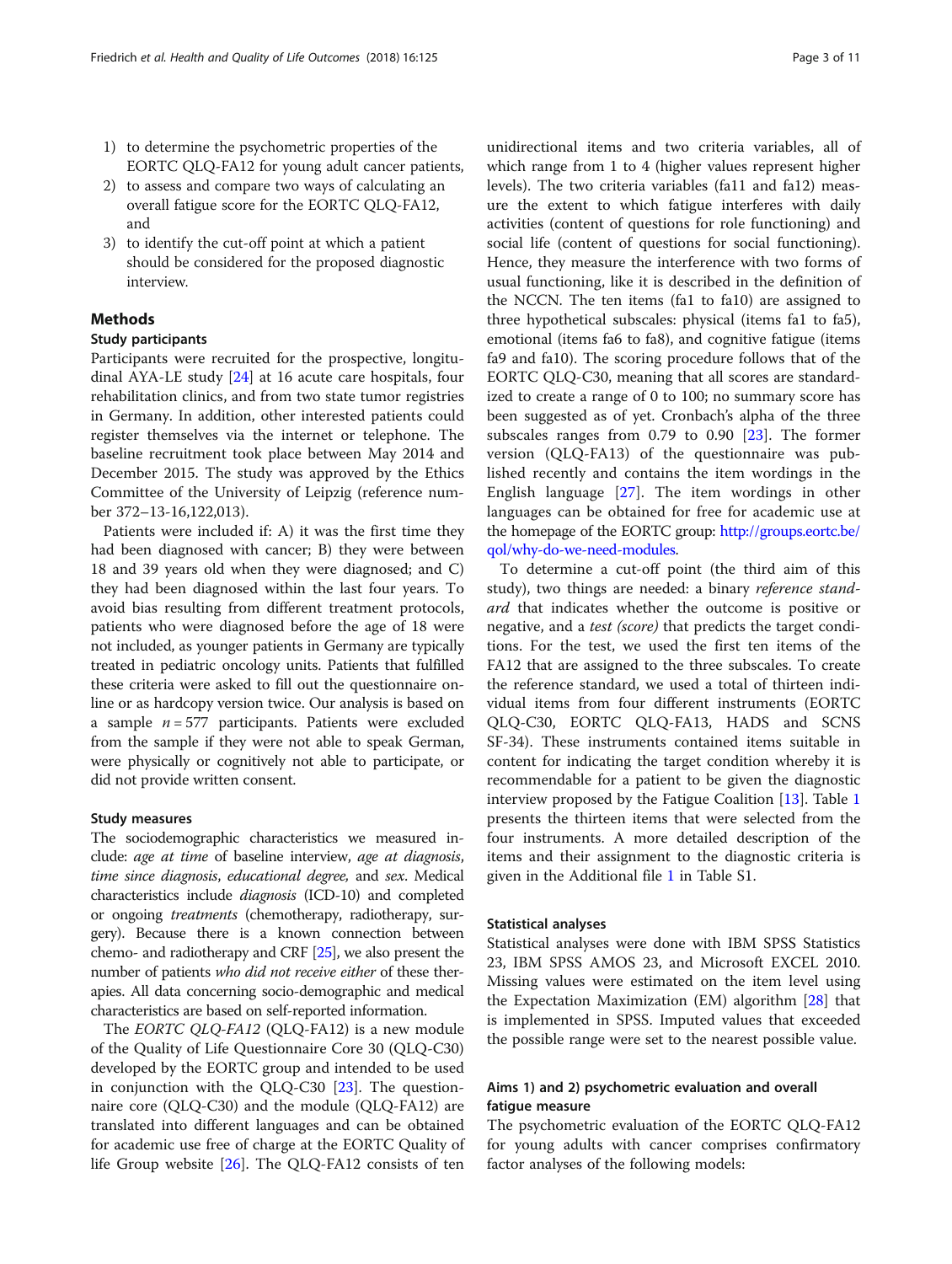<span id="page-3-0"></span>Table 1 Items assigned to the diagnostic criteria

| Instrument<br>(Description, References) | EORTC QLQ-C30 (containing 30 items)<br>(Quality of Life Questionnaire Core of<br>the EORTC group, [42, 43])                                                           |
|-----------------------------------------|-----------------------------------------------------------------------------------------------------------------------------------------------------------------------|
| Measured trait                          | health related quality of life and<br>symptoms in cancer patients                                                                                                     |
| Selected items<br>(corresponding scale) | c10, c12, c18 ([physical] fatique);<br>c20, c25 (cognitive functioning);<br>c24 (emotional functioning);<br>c3 (physical functioning);<br>c11 (symptom item insomnia) |
| Instrument<br>(Description, References) | EORTC QLQ-FA13 (containing 13 items)<br>(Phase III (former) fatique module of<br>the EORTC group, [27])                                                               |
| Measured trait                          | cancer-related fatigue                                                                                                                                                |
| Selected items<br>(corresponding scale) | fa13_11 (dropped in QLQ-FA12);<br>fa13_12 (criteria variable daily activities,<br>labeled as item fa11 in OLO-FA12)                                                   |
| Instrument<br>(Description, References) | HADS (containing 14 items)<br>(Hospital Anxiety and Depression<br>Scale, [44, 45])                                                                                    |
| Measured trait                          | anxiety and depression in physically<br>impeded patients                                                                                                              |
| Selected items<br>(corresponding scale) | ha1, ha6 (subscale anxiety)                                                                                                                                           |
| Instrument<br>(Description, References) | SCNS SF-34 (containing 34 items)<br>(Supportive Care Needs Survey<br>Short-Form, [46-48])                                                                             |
| Measured trait                          | perceived supportive care needs                                                                                                                                       |
| Selected items<br>(corresponding scale) | s2 (subscale physical and daily<br>living need)                                                                                                                       |

M1) the First-Order three-factorial FA12-Model, conceptualized by Weis et al. (p.6, figure 2),

M2) a Second-Order factor model (General Fatigue Score)

M3) a First-Order one-factorial model (General Fatigue Index)

Model M1 (EORTC QLQ-FA12) represents the measurement model as it is intended by the developers of the questionnaire. Hence the two criteria variables have to be present in this model. Even if they conceptually do not contribute to any of the fatigue scores, they measure the interference of the three forms of fatigue with two forms of usual functioning. For this model, we investigate the following psychometric properties (aim 1): model fit, composite reliability (CR), item reliabilities (squared multiple correlations, SMC), and discriminant validity using the Fornell-Larcker-Criterion [\[29](#page-10-0)], which is based on a comparison of average variance extracted (AVE) and the squared correlations between the domains. CR measures the amount of variance of the items that is bound by their common factor. If CR shows a value greater than 0.6, it is considered adequate  $[30]$  $[30]$ . A conservative lower bound for CR is Cronbach's Alpha, which is also presented. SMC measures the amount of

the item's variance that is explained by the respective latent factor. No rule of thumb for adequate item reliability can be suggested, but the SMC should be smaller than the CR [\[30](#page-10-0)]. Furthermore, the items should share on average more than 50% of their variance with their composite. As such a value of AVE greater than 0.5 is passable [\[29,](#page-10-0) [30](#page-10-0)]. Two domains (say D1 and D2) have discriminant validity if they are statistically distinguishable. This is formally satisfied if the AVE of every domain is higher than their squared correlation  $r^2$ . That means if both of the following equations work out [\[29\]](#page-10-0):

$$
AVE_{D1} > r^2_{(D1,D2)} \text{ and } AVE_{D2} > r^2_{(D1,D2)}
$$

The formulas to compute the scores for each domain are presented in the Additional file [1](#page-9-0) in section "Model M1".

Models M2 (separated domains) and M3 (not separated domains) serve to discuss two different conceptualizations of an overall fatigue measure that is based on the ten single items of the FA12 (aim 2). The two criteria variables 11 and 12 are excluded from both models, because they do not measure fatigue, but rather the extent to which it interferes with daily life.

Model M2 (General Fatigue Score) takes into account the fact that the items belong to different domains and assumes general fatigue to be a quantity that is constituted by the three components (physical, emotional and cognitive fatigue) equally. This multidimensional model reflects a three dimensional concept of general fatigue. Because the components contribute equally they can compensate for each other and it is of no concern which type of fatigue causes the burden. Patients who are complaining about all of the symptoms of only one dimension end up having the same score, regardless of which dimension is in question. A numerical example is presented in the Additional file [1.](#page-9-0) Acceptable fit of this model would give statistical justification for using *a score* that is composed of the three domains as a measure for general fatigue. The formula to compute the overall score is presented in the Additional file [1](#page-9-0) in section "Model M2".

Model M3 (General Fatigue Index) leaves out the information that the items belong to different domains, implying that all items measure the same quantity. This one-dimensional model assumes general fatigue as it is constituted by the ten items, regardless of which component the item belongs to. Patients who are complaining about all of the symptoms in only one dimension end up with different scores, depending on the dimension, because the dimensions have different numbers of symptoms. A numerical example is presented in the Additional file [1](#page-9-0). M3 models the score we work with, when we are simply summing the ten items, or giving every domain a different weight corresponding to its number of items. A different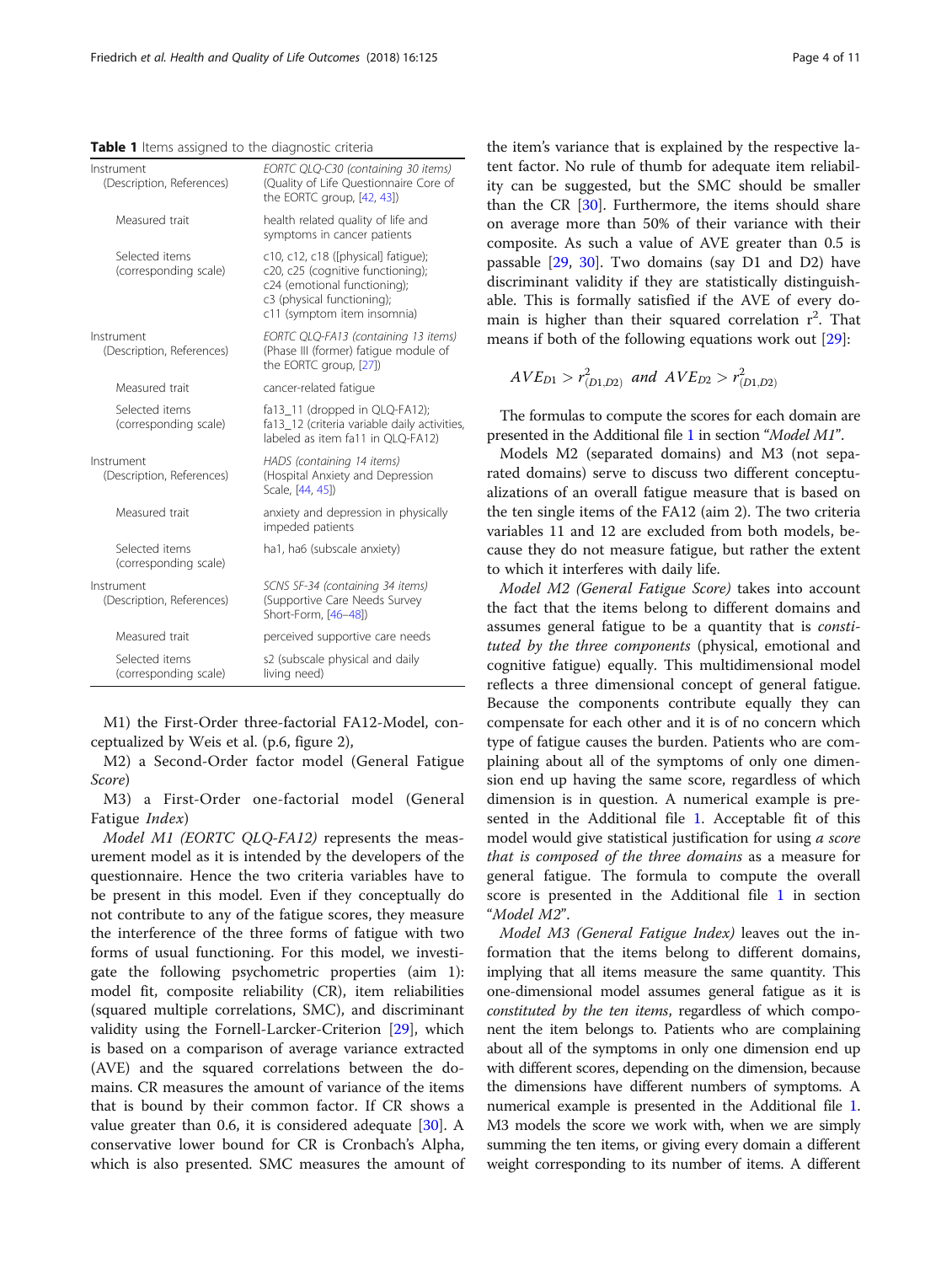number of items -even if only in one domain- would change the concept. One could say that the number of items from each component weights the components contribution to a one dimensional concept of general fatigue. That means that physical fatigue is a more burdensome form of fatigue than emotional fatigue, and emotional fatigue is more important than cognitive fatigue, because the former has fewer items than the latter. That is also an implication of the concept underlying the diagnostic criteria of the Fatigue Coalition. Acceptable fit of this model would give statistical support for using a score that is composed of the ten items as a measure for general fatigue. This formula is presented in the Additional file [1](#page-9-0) in section "Model M3".

To judge model fit, we used a combinational rule of the CFI (comparative fit index) and the SRMR (standardized root mean square residual) [\[31\]](#page-10-0). Models are rejected if both CFI and SRMR indicate poor fit (CFI < 0.95 and SRMR> 0.06). For comparability of our results, we also present the TLI (Tucker-Lewis-Index), the RMSEA (Root Mean Square Error of Approximation) including its 90% confidence interval, and the AIC (Akaike's Information Criterion).

#### Aim 3) ROC analysis

The ROC analysis was done on a subsample of  $n = 548$ patients who did not report a comorbid depression, because the symptoms should not primarily be the consequence of comorbid psychic disorders (sixth condition of diagnosis). The information collected on comorbid depression came from the answers to the open question "At the present, do you additionally suffer from a serious physical or psychological disease and if yes, from what?"

Because there is no gold standard but only a proposal of diagnostic criteria by members of the Fatigue Coalition [[12](#page-9-0), [13](#page-9-0)], one could use a statistical approach to differentiate between respondents with and without fatigue and identify a cutoff, e.g. at the 75th percentile [[32](#page-10-0), [33](#page-10-0)]. We decided however to use a more theory-based statistical approach to avoid some of the arbitrariness that comes with a non-theoretical approach. To do this, we assign thirteen individual items that correspond best to the CRF diagnosis criteria proposed by the Fatigue Coalition. The criteria are summarized in the Additional file [1,](#page-9-0) as well as the construction of the binary reference standard and the justification for interpretation of the ROC analysis results.

The test that predicts the conditions of the standard could be calculated in line with either the M2 or M3 model. We have to use the M3 model despite the acceptability of its model fit, because it is closer to the composition of the diagnosis criteria and because the reliability for predicting the reference standard is of more concern than the reliability for measuring one common quality. All criteria symptoms are added up to one value, regardless of whether the symptom is of a physical, emotional, or cognitive nature. To make the test easy to employ, we refrain from the usual standardization of the range from 0 to 100 and used the sum of the ten items as if each were coded from 0 to 3. For items ranging from 1 to 4 the formula is:

$$
test = sum(fa1, ..., fa10) - 10
$$

To characterize the ROC Analysis, we present the area under curve (AUC) that corresponds to the detectability of the signal or, in other words, to the probability that the test can correctly identify the conditions of the standard [[34](#page-10-0)]. More importantly, we also present cut-off values along with the following coefficients:

- Sensitivity (SEN, ratio of true positive predictions to all positive conditions)
- Specificity (SPE, ratio of true negative predictions to all negative conditions)
- Youden Index (J, diagnostic ability, difference between true positive rate (SEN) and false positive rate (1-SPE) [\[35,](#page-10-0) [36](#page-10-0)])
- Positive predicted value (PPV or precision, ratio of true positive predictions to all positive predictions)
- Negative predicted value (NPV, ratio of true negative predictions to all negative predictions)
- Accuracy (ACC, ratio of correct predictions to all predictions of the conditions of the standard variable).

# Results

All of the  $n = 577$  young adults with cancer we surveyed completed the questionnaire. We estimated the missing values for 91 items (from the instruments mentioned above in section Study measures). They ranged from 0 (0%) to 16 (2.8%) per item and from 0 (0%) to 34 (37.4%) per patient. Less than 170 (0.3%) missing values were imputed (170 missing values within 52,507 values, while using values for imputation from 91 items multiplied by 577 cases).

A group of  $n = 29$  patients who reported a comorbid depression were excluded from the ROC analysis. The excluded patients were mostly women (93% vs. 72% in the analyzed sample) who had been diagnosed with Hodgkin lymphoma (31% vs. 16%) or gastrointestinal cancer (17% vs. 4%) within the previous two months (7% vs. 1%). The comparisons of these percentages were significantly different with type-I-error probability p below 0.05.

# Characteristics of the sample

Table [2](#page-5-0) presents the sample characteristics for the whole sample ( $n = 577$ ). The average age at diagnosis was 29 (range from 18 to < 40 years). The average time since diagnosis was nearly one year (11.9 months, range,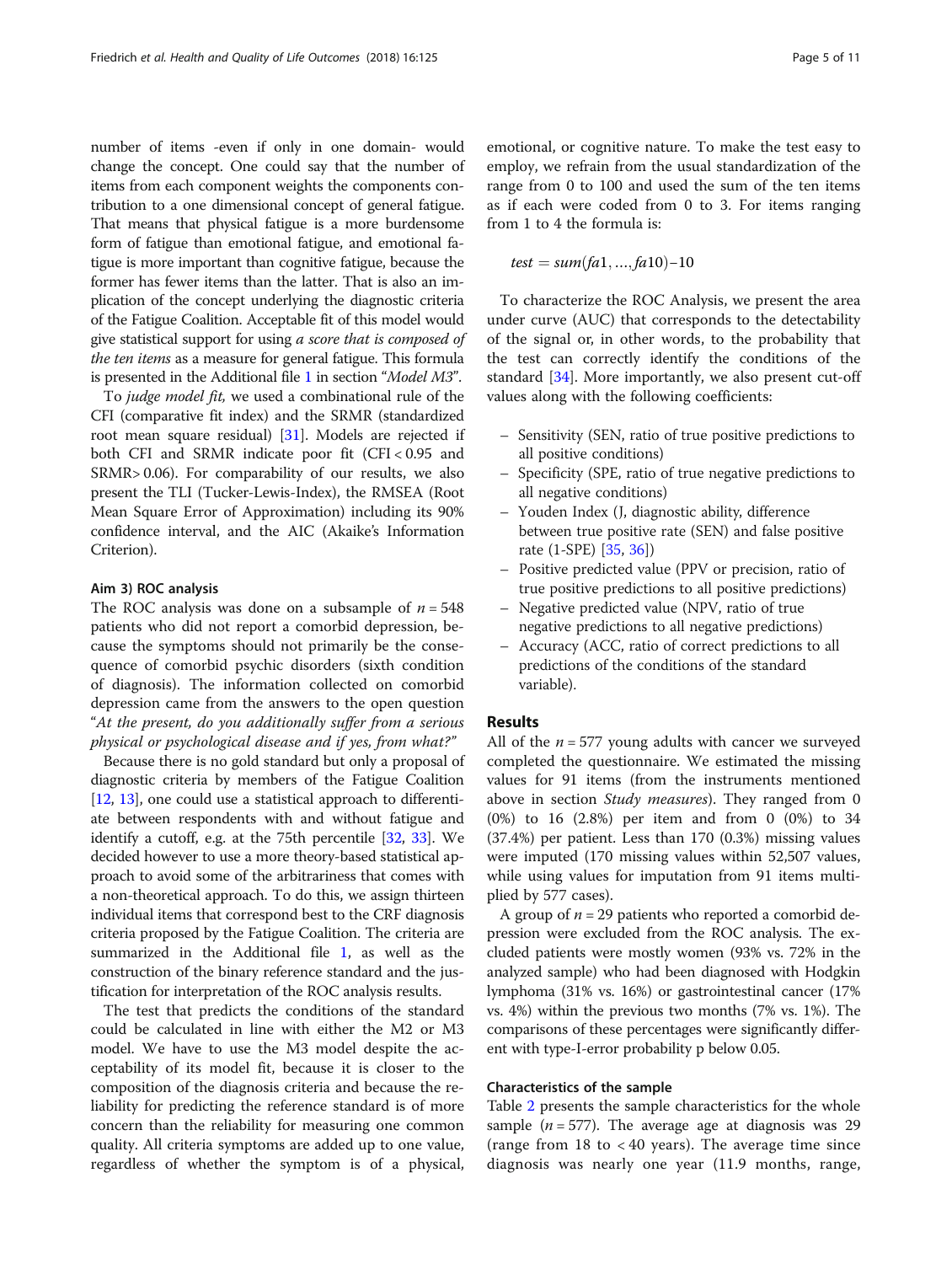<span id="page-5-0"></span>Table 2 Sociodemographic and medical characteristics of the sample  $(n = 577)$ 

| Sociodemographic characteristics              | N (%)       |
|-----------------------------------------------|-------------|
| Sex                                           | 577 (100.0) |
| Male                                          | 153 (26.5)  |
| Female                                        | 424 (73.5)  |
| Age at Interview ( $M = 30.3$ , SD = 6.1)     | 577 (100.0) |
| 18 to $<$ 26 years                            | 164 (28.4)  |
| 26 to $<$ 42 years                            | 413 (71.6)  |
| Education                                     | 573 (100.0) |
| No educational degree/student                 | 6(1.0)      |
| Basic educational degree (< 10 years)         | 37(6.5)     |
| Secondary educational degree (10 years)       | 190 (33.2)  |
| Highschool degree (> 10 years)                | 340 (59.3)  |
| Medical characteristics                       | N(% )       |
| Age at Diagnosis ( $M = 29.3$ , SD = 6.1)     | 577 (100.0) |
| 18 to $<$ 26 years                            | 184 (31.9)  |
| 26 to $<$ 40 years                            | 393 (68.1)  |
| Time since Diagnosis ( $M = 11.9$ , SD = 8.0) | 577 (100.0) |
| up to 2 months                                | 8(1.4)      |
| $> 2$ to 4 months                             | 38 (6.6)    |
| $> 4$ to 6 months                             | 69 (12.0)   |
| $>6$ to 12 months                             | 269 (46.6)  |
| $>$ 12 to 24 months                           | 145(25.1)   |
| more than 24 months                           | 48 (8.3)    |
| Diagnosis                                     | 577 (100.0) |
| Breast Cancer [C50]                           | 150 (26.0)  |
| Hodgkin Lymphoma [C81]                        | 99 (17.2)   |
| Gynecological Cancer [C51-C57]                | 51 (8.8)    |
| Testicular Cancer [C62]                       | 50 (8.7)    |
| Non-Hodgkin Lymphoma [C82-C90]                | 42 (7.3)    |
| Haematological Cancer [C91-C95]               | 38 (6.6)    |
| Thyroid Cancer [C73]                          | 32 (5.5)    |
| Gastrointestinal Cancer [C15-C26]             | 29 (5.0)    |
| Sarcoma [C40-C41, C46-C49]                    | 26 (4.5)    |
| Melanoma [C43]                                | 19 (3.3)    |
| Other C, D00-D48 and Carcinoma in situ        | 41 (7.1)    |
| Therapies <sup>a, b</sup>                     | 577 (100.0) |
| Chemotherapy <sup>c</sup>                     | 443 (76.8)  |
| Radiotherapy <sup>d</sup>                     | 264 (45.8)  |
| Surgery                                       | 427 (74.0)  |
| Neither chemo- nor radiotherapy               | 85 (14.7)   |

<sup>a</sup>multiple answers possible; <sup>b</sup> Due to further validation of data there are deviations to the baseline medical therapies published in the study protocol  $[49]$  $[49]$ ; <sup>c</sup> including Radio-Chemotherapy; <sup>d</sup> including nuclear therapies and Radio-Chemotherapy

1 month to 3.7 years). Mean age at baseline was 30 (range: 18 to 42). Women did make up 73% of the sample, and about two thirds (68%) of the patients were at least 26 years old.

# Aim 1) psychometric properties

Figure [1](#page-6-0) presents the psychometric properties of the fatigue questionnaire EORTC QLQ-FA12 (model M1). The model fitted the sample (CFI =  $0.96$  and SRMR =  $0.04$ , Table [3](#page-6-0)). Item reliabilities (SMC) ranged from 0.60 to 0.80 for the physical fatigue scale, from 0.65 to 0.80 for the emotional fatigue scale, and from 0.45 to 0.73 for the cognitive fatigue scale. The correlations between the three scales ranged from 0.63 to 0.70.

The interference of the three subscales with daily activities (fa11) and with social life (fa12) differed. Physical fatigue was the major predictor for fa11 (standardized regression weight  $w = 0.780$ ,  $p < 0.001$ ), besides cognitive (w = 0.156,  $p = 0.002$ ) and emotional fatigue (w = -0.102,  $p = 0.043$ ). For fa12 we found that that physical (w = 0.270,  $p < 0.001$ ) and emotional fatigue (w = 0.272,  $p < 0.001$ ) interfered with social life significantly, but the effect of cognitive fatigue (w =  $0.101$ ,  $p = 0.126$ ) did not.

The composite reliabilities were 0.92 for physical fatigue, 0.89 for emotional, and 0.74 for cognitive fatigue (Table [4,](#page-7-0) column CR). CR was greater than 0.6 and greater than their corresponding SMCs for every scale. On average the three composites extracted 70% (physical fatigue), 73% (emotional fatigue), and 59% (cognitive fatigue) of the variance within their corresponding items (Table [4,](#page-7-0) bold values on the diagonal).

All composites were statistically distinguishable and had discriminant validity, because in every case the shared variance between two domains was smaller than the AVE of the two domains (e.g. physical and emotional fatigue:  $r^2$ (physical, emotional) = 0.49 was smaller than  $AVE(physical) = 0.70$  and smaller than  $AVE(emotional) = 0.73$  (Table [4](#page-7-0), AVE: bold values on the diagonal,  $r^2$ : underlined values above the diagonal).

# Aim 2) overall fatigue measure

The fit of both models is shown in Table [3.](#page-6-0) The second-order factor model M2 presents the three domains as composing first-order composites for general fatigue. Model fit was acceptable  $(CFI = 0.96$  and  $SRMR = 0.05$ ). The CR for general fatigue was 0.87 and the AVE was 0.68; SMCs are 0.63 (physical domain), 0.77 (emotional domain), and 0.65 (cognitive domain). For the domains, the values of CR/AVE were 0.92/0.70 (physical), 0.89/0.73 (emotional), and 0.74/0.59 (cognitive). The first-order factor model M3 presents the items as composing general fatigue, without differentiating between the components that the items correspond to. The CR for general fatigue was 0.92 and the AVE was 0.54; SMCs ranged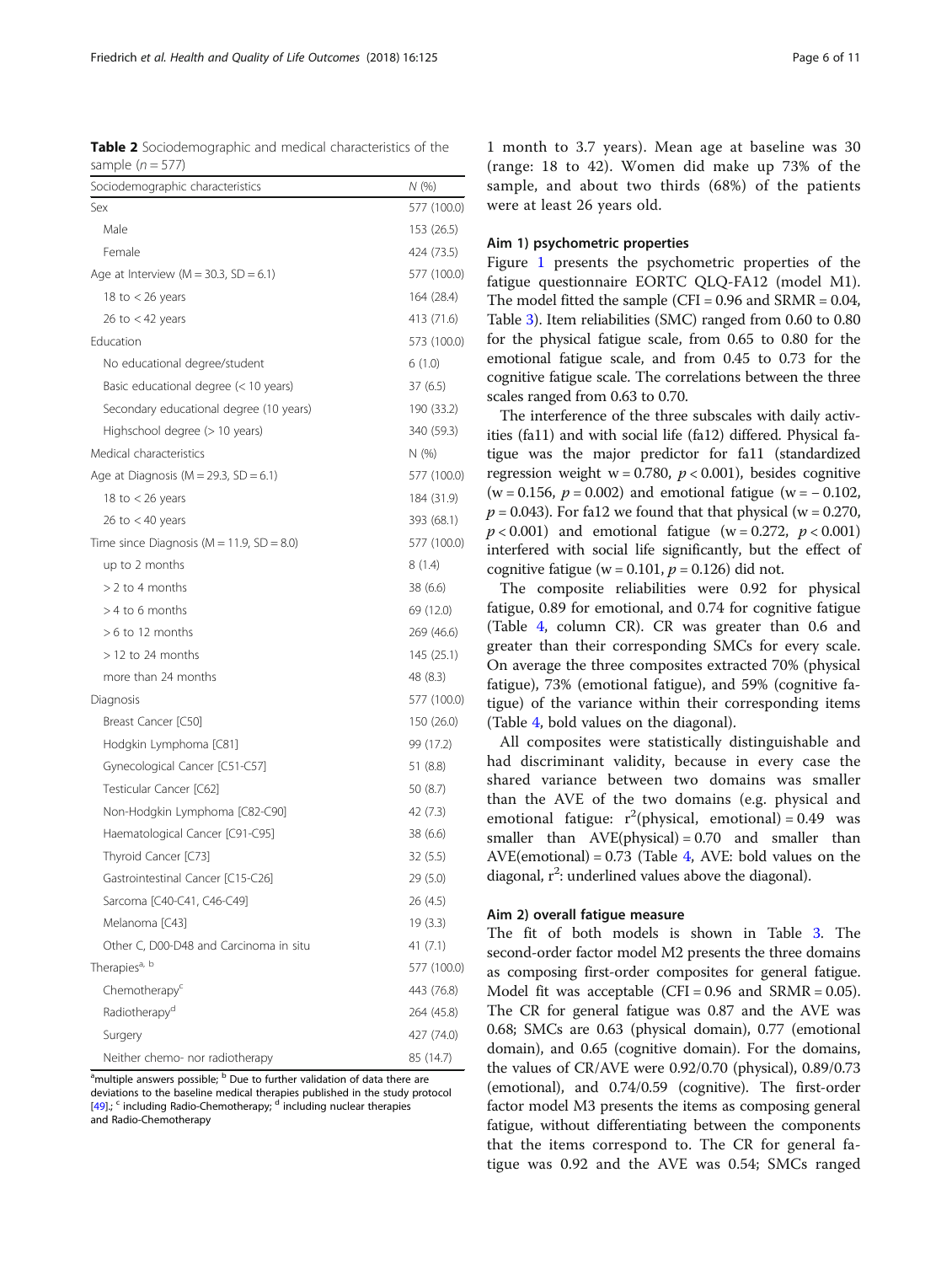<span id="page-6-0"></span>

from 0.22 (item fa10) to 0.73 (item fa1). While these coefficients showed acceptable characteristics, the fit for this model was not acceptable (CFI =  $0.80$  and SRMR =  $0.09$ ).

# Aim 3) ROC analysis

Table [5](#page-7-0) presents the results of the ROC analysis. Two cut-off values ( $\geq$ 11 and  $\geq$  12) had sufficient sensitivity and specificity (SEN  $\geq$  90 and SPE  $\geq$  70) and the cut-off value of ≥12 had the higher sum of SEN and SPE. It showed the following characteristics:

Of all of the patients with the positive condition, 9 out of 100 were missed (SEN = 91, 95%-CI: 86–96). Of all of the patients with the negative condition, 23 out of 100 were referred for further diagnostics nonetheless (SPE = 77, 95%-CI: 73–81). The difference between the true positive

rate minus the false positive rate was 68 percentage points (Youden  $J_{\geq 12} = 0.68$ , 95%-CI: 0.64–0.70). Out of 100 positive predictions, nearly 50 were correct (PPV = 52, 95%-CI: 45–59) and out of 100 negative predictions, only 3 were incorrect (NPV = 97, 95%-CI: 95–99). Altogether, 4 of 5 predictions were correct (ACC = 80,  $95\%$ -CI: 77–83). According to classification guidelines proposed by Zhu et al. [[37](#page-10-0)], the detectability of general fatigue by this test was excellent: AUC = 0.91 (95%-CI, 0.88–0.94).

# **Discussion**

## Aim 1) psychometric evaluation

The EORTC-FA12 fatigue module shows sufficient psychometric properties. This suggests convergent validity and discriminant validity in this specific age-cohort of

|  | <b>Table 3</b> Model Fit $(n = 577)$ |  |  |
|--|--------------------------------------|--|--|
|--|--------------------------------------|--|--|

| Model-Fit |                       | Chi <sup>2</sup> (df) |         | Chi <sup>2</sup> /df | CFı   |       | SRMR  | RMSEA (90%-CI)      | AIC.  |
|-----------|-----------------------|-----------------------|---------|----------------------|-------|-------|-------|---------------------|-------|
| M1.       | EORTC-FA12 Model      | 266.2 (47)            | < 0.001 | 5.7                  | 0.955 | 0.973 | 0.042 | $0.09(0.08 - 0.10)$ | 352.2 |
| M2.       | General Fatigue Score | 180.2 (32)            | : 0.001 | 5.6                  | 0.963 | 0.948 | 0.045 | $0.09(0.08 - 0.10)$ | 246.3 |
| M3.       | General Fatique Index | 837.9 (35)            | < 0.001 | 23.9                 | 0.800 | 0.743 | 0.091 | $0.20(0.19 - 0.21)$ | 897.9 |

CFI (comparative fit index), TLI (Tucker-Lewis-Index), SRMR (standardized root mean square residual), RMSEA (Root Mean Square Error of Approximation), AIC (Akaike's Information Criterion). Bold values indicate acceptable fit (CFI ≥ 0.95 or SRMR≤0.06)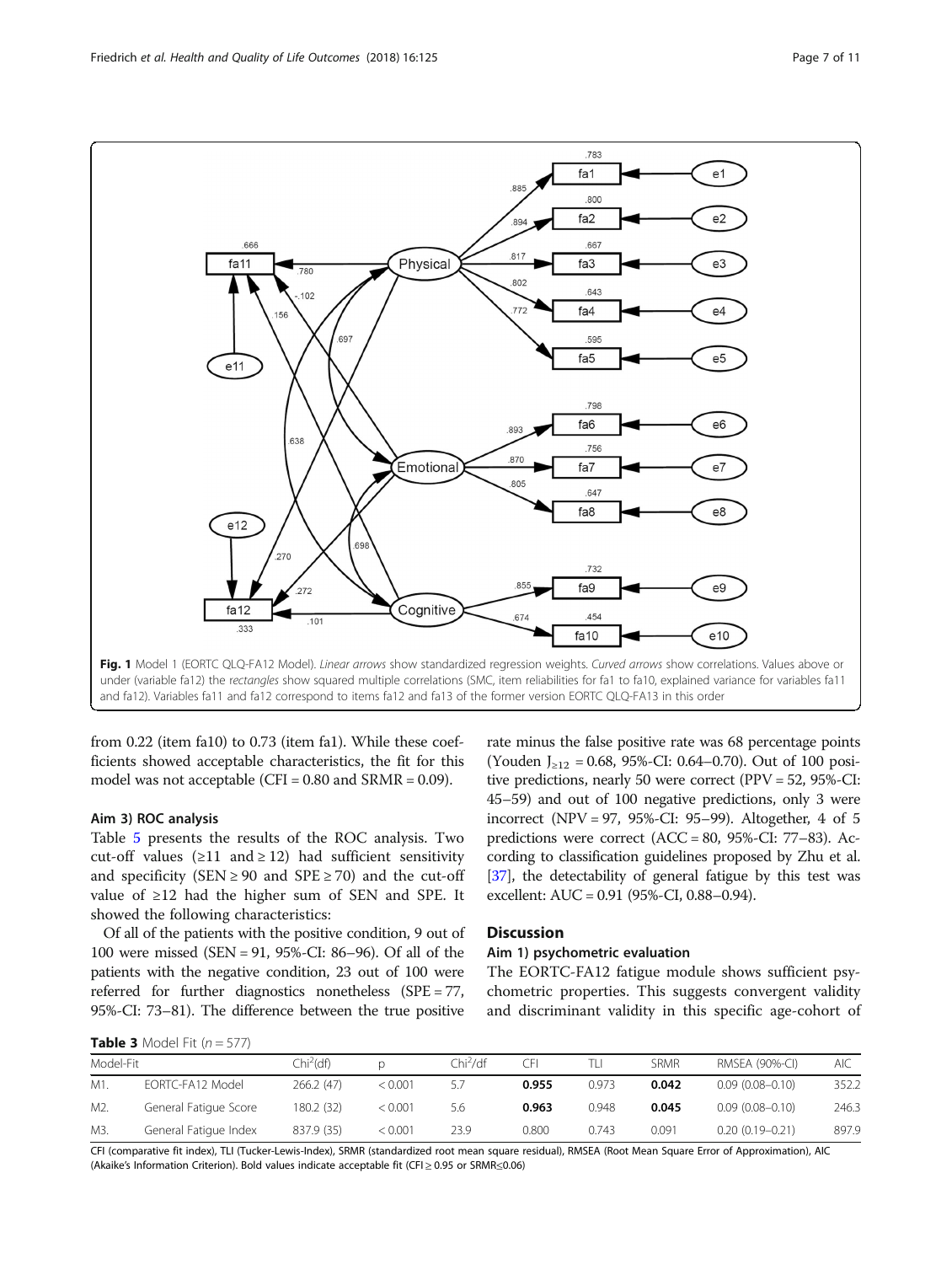| Domain            | Physical | Emotional | Cognitive | CR    | Cronbach's Alpha <sup>3</sup> |
|-------------------|----------|-----------|-----------|-------|-------------------------------|
| Physical fatique  | 0.698    | 0.487     | 0.407     | 0.920 | 0.918                         |
| Emotional fatique | 0.697    | 0.734     | 0.487     | 0.892 | 0.891                         |
| Cognitive fatigue | 0.638    | 0.698     | 0.593     | 0.742 | 0.732                         |

<span id="page-7-0"></span>**Table 4** Discriminant and convergent validity for model M1 ( $n = 577$ )

Above the diagonal (underlined values): squared correlations (r<sup>2</sup>). On the diagonal (bold values): average variance extracted (AVE). Below the diagonal: correlations (r). Discriminant validity is indicated if AVE<sub>D1</sub> > r<sup>2</sup><sub>(D1,D2)</sub> and AVE<sub>D2</sub> > r<sup>2</sup><sub>(D1,D2)</sub> and convergent validity if composite reliability CR > 0.6.; <sup>a</sup> based on standardized items

cancer patients. In other words: this statistically justifies using this instrument among young adults with cancer.

Regarding the criteria variables we could replicate the results from the original study of Weis et al. [\[23\]](#page-10-0) for physical fatigue. Emotional fatigue showed similar interference with social life, but its interference with daily activities pointed into the opposite direction. For cognitive fatigue we found an effect on daily activities, while the original study did not and we found no significant effect on social life, while the original study did find an effect. It is reasonable to assume that these differences are due to our special sample of patients. AYA have a different social life and different daily activities than older patients. This is what makes this group of patients special and it can explain these differences.

#### Aim 2) two concepts of an overall fatigue measure

We pointed out above that there are two fundamental dissimilar definitions of CRF (NCCN: tiredness as original vs. Fatigue Coalition: tiredness as reflection). Then we found that the dissimilarity shows itself in the disagreement about what CRF is, e.g.: Is it a mental disorder (DSM-5) or merely a symptom (ICD-10)? Should it be conceptualized as a multiple symptom concept or as a multidimensional concept? Should it be modeled as a second-order factor model (M2) or as a first-order one-factorial model (M3)? While we investigated the last

**Table 5** ROC analysis  $(n = 548)$ 

question, our results indicate that model M2 is the statistically sound conceptualization of general fatigue and model M3 is not. Therefore physical, emotional, and cognitive fatigue might be separate phenomena, a conclusion that is in line with other studies' findings [\[11](#page-9-0)]. Although this does not yet suffice for justifying the multiple symptom concept, it does reveal a conceptual discrepancy that impedes progress in CRF research. To decide how CRF should be understood, the consensus of experts might not be sufficient. Moreover, it seems imperative to elucidate the pathogeneses of the separate phenomena  $[11]$  $[11]$ : e.g. Have they different pathogeneses or not? Are there factors that affect one form of fatigue but not the other? Do the forms of fatigue behave differently? Could it be possible that one form of fatigue can lead to another and, if so, could they develop a cycle that can exist independently from the presence of the first trigger? Despite the answers to these questions, the next step towards progress in CRF research requires that clear distinctions be made between physical, emotional, and cognitive fatigue.

#### Aim 3) proposed cut-off value

We conducted a ROC analysis with a reference standard that is based on the proposed ICD-10 criteria for diagnosing CRF. Even though this standard is just an approximation of the diagnostic criteria, it represents a

| Cutoff<br>$(\text{case } \geq )$ | Value (95% CI) |               |                     |               |             |             |  |  |  |  |
|----------------------------------|----------------|---------------|---------------------|---------------|-------------|-------------|--|--|--|--|
|                                  | <b>SEN</b>     | <b>SPE</b>    | Youden J            | <b>PPV</b>    | <b>NPV</b>  | <b>ACC</b>  |  |  |  |  |
| 8                                | 98 (96-100)    | 53 (48-57)    | $0.51(0.48 - 0.53)$ | $37(31-42)$   | 99 (98-100) | $63(59-67)$ |  |  |  |  |
| 9                                | $97(93 - 100)$ | $60(55-65)$   | $0.57(0.53 - 0.59)$ | $40(34-46)$   | 98 (97-100) | 68 (64-72)  |  |  |  |  |
| 10                               | 94 (90-98)     | $66(61 - 70)$ | $0.60(0.56 - 0.62)$ | 43 (37-49)    | 98 (96-99)  | 72 (68-75)  |  |  |  |  |
| 11                               | $92(88-97)$    | $71(67 - 75)$ | $0.64(0.60 - 0.66)$ | $47(41-53)$   | 97 (95-99)  | 76 (72-79)  |  |  |  |  |
| 12                               | 91 (86-96)     | 77 (73-81)    | $0.68(0.64 - 0.70)$ | 52 (45-59)    | 97 (95-99)  | 80 (77-83)  |  |  |  |  |
| 13                               | 89 (83-95)     | $81(77 - 84)$ | $0.70(0.66 - 0.73)$ | 56 (49-63)    | 96 (94-98)  | 82 (79-86)  |  |  |  |  |
| 14                               | 83 (76-90)     | 83 (79-86)    | $0.66(0.62 - 0.69)$ | 57 (50-65)    | 95 (92-97)  | 83 (80-86)  |  |  |  |  |
| 15                               | 81 (74-88)     | 86 (83-90)    | $0.67(0.63 - 0.71)$ | $62(55 - 70)$ | 94 (92-96)  | 85 (82-88)  |  |  |  |  |
| 16                               | 72 (64-80)     | 89 (86-92)    | $0.62(0.57-0.65)$   | $65(57-73)$   | 92 (89-95)  | 86 (83-89)  |  |  |  |  |
| 17                               | $62(53 - 71)$  | 92 (89-94)    | $0.54(0.49 - 0.58)$ | 67 (59–76)    | $90(87-93)$ | 85 (82-88)  |  |  |  |  |
| 18                               | $52(43-61)$    | 94 (92-96)    | $0.46(0.41 - 0.51)$ | $70(61 - 80)$ | 88 (85-91)  | 85 (82-88)  |  |  |  |  |

Cut-off values for the general fatigue index (0–30). SEN (sensitivity) SPE (specificity), PPV (positive predicted value), NPV (negative predicted value), ACC (accuracy). Values with SEN or SPE below 50% are not presented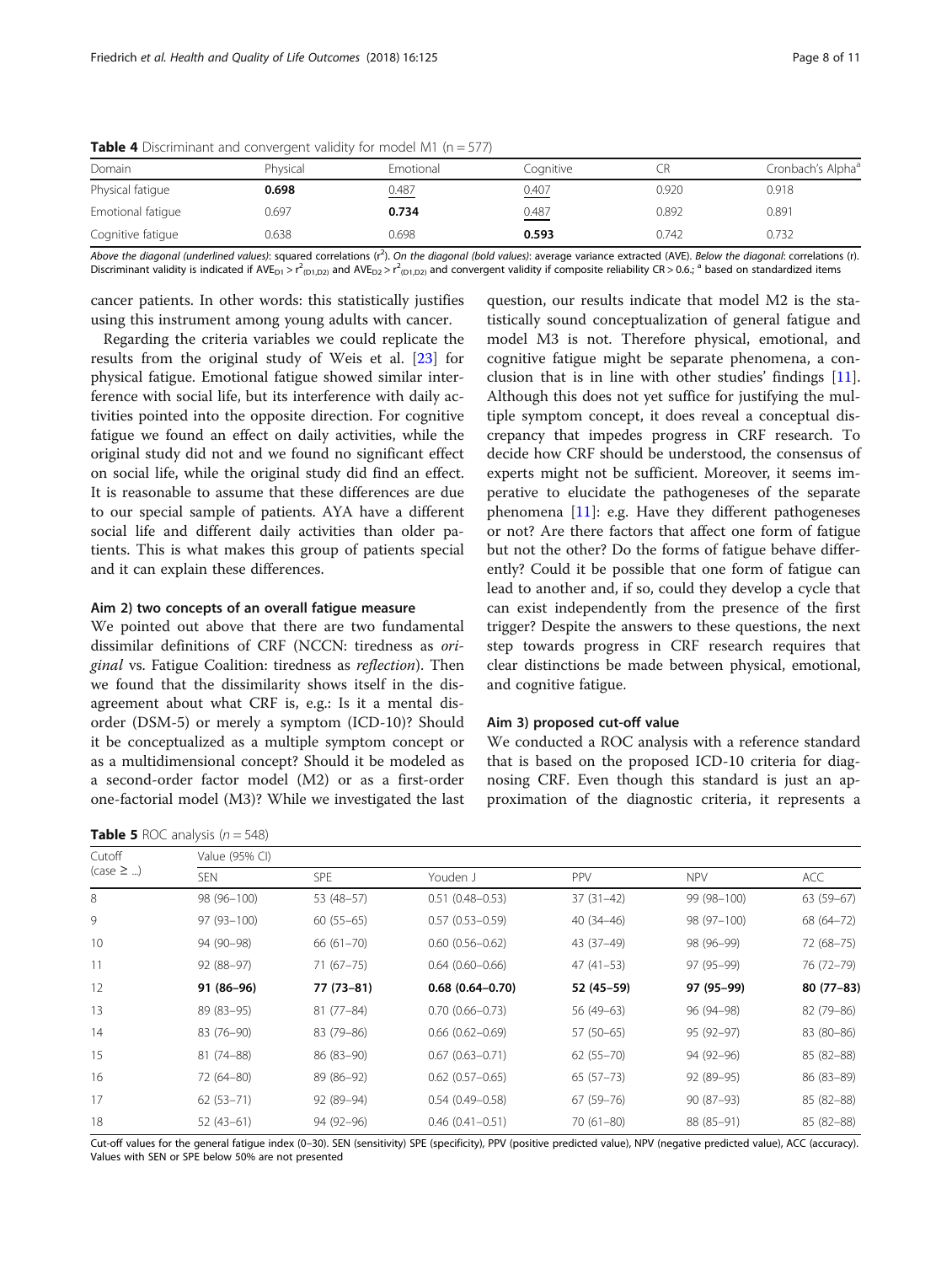useful tool for limiting the candidates for diagnostic interviews in a way that is backed up by theoretical considerations. We also know about its limitations: Regarding the true positive condition we do not know if a single patient:

- experiences several hours of persistent post-exertional malaise (symptom A11, no item(s) assigned),
- has all the named symptoms within the same two weeks of the past month (different timeframes of the items),
- can attribute them to feeling fatigued,
- suffers from clinically significant distress or impairments in important areas of functioning
- has a history with evidence that the symptoms are a consequence of cancer or its therapy (even though all of the participants in our sample were diagnosed with and treated for cancer)
- or has additional psychiatric comorbidities besides depression (participants, who reported a depression as comorbidity, were excluded in this analysis).

On the other hand, if a patient does not to have fatigue according to these criteria, we can be more confident that this is accurate, because with a sum of three or less, a patient cannot meet five or more of the ten symptoms and is therefore unlikely to receive a positive diagnosis. Patients with a sum of three could meet four symptoms if they additionally met symptom A11, which has no corresponding item(s) in our approximation. But even if they did fulfill A11 as well as the conditions named above, a patient could not receive a positive diagnosis. Consequently, this standard identifies nominees for the proposed diagnostic interview; but does not represent a diagnosis in and of itself.

# Clinical implications

Balancing between two fundamentally different conceptualization of CRF, our findings indicate a multiple-symptom concept of CRF. We recommend observing physical, emotional, and cognitive fatigue separately. An overall score can be an addition and should be calculated in line with model M2 using these three dimensions.

Taking into consideration that we chose a diagnostic criteria proposal, the cut-off value shows reliable characteristics but is not in line with the recommended overall score. Furthermore, the cutoff cannot replace a clinically justified diagnosis of CRF. It can merely pre-select patients who should undergo the proposed clinical diagnostic interview.

To date, we are not able to propose cut-off values for physical, emotional, or cognitive fatigue separately because no clinical diagnostic criteria exist yet to even approximate a standard for diagnosing these forms of fatigue.

# Limitations

We estimated missing values with the EM algorithm, which does not consider an additional share of error for the missing values. Therefore standard errors are smaller; confidence intervals narrower, and respectively the  $p$  values (type-I-error probabilities) are smaller. The bias on account of this procedure is expected to be small, and most techniques for handling missing data are expected to yield similar results because proportions of missing values were below 5 % [\[38,](#page-10-0) [39](#page-10-0)]. Additionally, we conducted the ROC analysis using an approximation of the diagnostic criteria based on self-reported items that are close to the criteria. Hence the results are biased in three different ways. There is bias due to approximation (1) that we tried to minimize as best as possible (see Additional file [1](#page-9-0): Table S1). Then there is bias due to self-report (2). Because CRF is a symptom that is perceived by the patient  $[5]$  $[5]$ , it seems to be the most precise possible to rely on the self-report of the patient. Accordingly it seems that a clinical judgment could be a source of bias too, still there is no theoretical and statistical sound definition of CRF that could avoid bias in clinical judgement. In addition there is bias that is connected to halo effects (3). It originates from items that are located near to the items of the test, when they are read before self-reporting the actual answer. However, this type of bias is contained in our study too, because our main focus was not to avoid it but to use the questionnaire as it is recommended by the EORTC. Furthermore, women comprise the majority of our sample. Although this is to be expected (German national prevalence estimates show 61% of cancer patients aged 0 to 44 are women  $[40]$ , with 74% of the sample being female the generalizability of our results regarding sex is somewhat biased. For instance, they might be biased regarding effects that are related to depression, because depression is more common among female patients [[41\]](#page-10-0).

#### Conclusions

The new EORTC Quality of Life Module for measuring cancer-related fatigue (EORTC QLQ-FA12) is a very promising instrument for intensifying the research on CRF in young adult patients. This instrument

- is statistically valid and can discriminate between physical, emotional, and cognitive fatigue;
- provides an overall measure of CRF that is in line with the definition of the NCCN;
- and can be used as a screening instrument to identify patients who could benefit from the clinical diagnostic interview proposed by the Fatigue Coalition.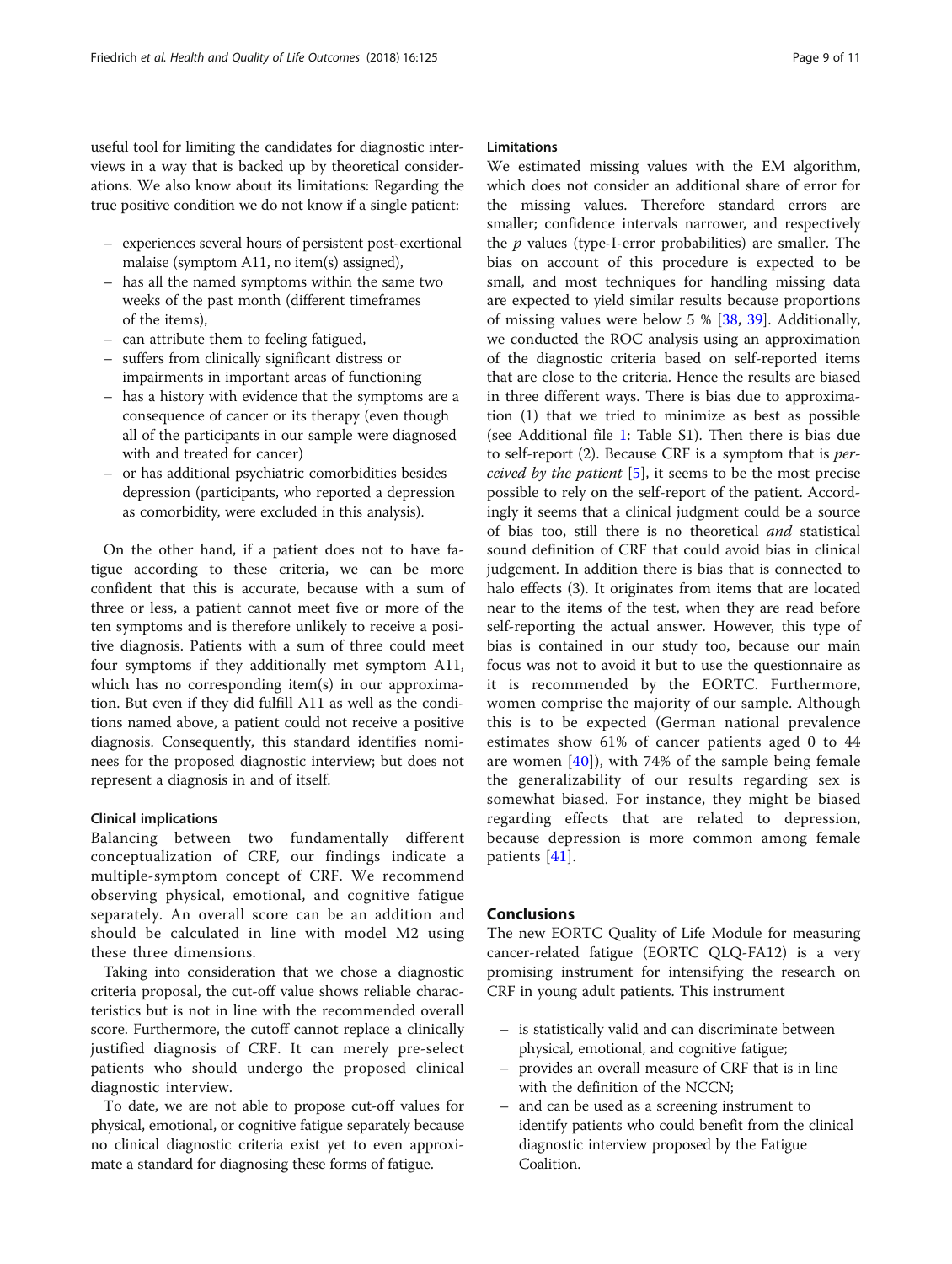# <span id="page-9-0"></span>Additional file

[Additional file 1:](https://doi.org/10.1186/s12955-018-0949-0) Supplementary material with comments on the tested models and on the ROC analysis. (DOCX 1761 kb)

#### Abbreviations

ACC: Accuracy; AIC: Akaike's Information Criterion; AUC: Area under curve; AVE: Average variance extracted;; AYA: Adolescent and young adults; CFI: Comparative fit index; Chi<sup>2</sup>: Chi squared statistic; CI: Confidence interval; CR: Composite reliability; CRF: Cancer-related fatigue; df: Degrees of freedom; DSM-5: Diagnostic and Statistical Manual of Mental Disorders, fifth edition; EM: Expectation maximization; EORTC: European Organization for Research and Treatment of Cancer; FA12: Quality of Life Questionnaire fatigue module 12 items; FA13: Quality of Life Questionnaire fatigue module 13 items (former version of FA12); HADS: Hospital Anxiety and Depression Scale; ICD-10 CM: International Classification of Diseases, tenth revision, clinical modification; J: Youden index; M: mean; MFI-20: Multidimensional Fatigue Inventory 20 items; NCCN: National Comprehensive Cancer Network; NPV: Negative predicted value; p: Type-I-error probability; PPV: Positive predicted value; QLQ-C30: Quality of Life Questionnaire Core 30 items; RMSEA: Root mean square error of approximation; ROC: Receiver operating characteristic; SCNS SF-34: Supportive Care Needs Short Form 34 items; SD: Standard deviation; SEN: Sensitivity; SMC: Squared multiple correlations; SPE: Specificity; TLI: Tucker-Lewis-Index

#### Acknowledgements

We thank all patients who participated in this study. Also we would like to acknowledge the specifically critical comments and review by Tim Hartung, which led to essential changes in the structure of this paper. Additionally we acknowledge support from the German Research Foundation (DFG) and the University of Leipzig within the program of Open Access Publishing.

#### Funding

This study was supported by the German Cancer Aid (grant number: 110948).

#### Availability of data and materials

The dataset which the study is based on is publicly not available due to required data protection but is available upon reasonable request with a signature of a data privacy form. To request the data, the reader may contact Dr. Kristina Geue (Kristina.Geue@medizin.uni-leipzig.de).

#### Authors' contributions

Writing – Original Draft: MF; Writing – Review & Editing: MF, EN, DH, SK, KL, AS, YSR, KG; Conceptualization of the study: MF, KL, AS, YSR, KG; Conceptualization of the paper: MF, KG; Data curation: MF, EN; Methodology: MF; Formal Analysis: MF; Project Administration and supervision: YSR, KG; Funding acquisition: AS, KG, YSR. All authors read and approved the final manuscript.

#### Ethics approval and consent to participate

The study received research ethics committee approval (file number: 372–13- 16,122,013) from ethic board of the medical faculty of the University of Leipzig. Informed consent was obtained from all participants included in the study.

#### Competing interests

The authors declare that they have no competing interests.

# Publisher's Note

Springer Nature remains neutral with regard to jurisdictional claims in published maps and institutional affiliations.

#### Author details

<sup>1</sup>Department of Medical Psychology and Medical Sociology, University of Leipzig, Leipzig, Germany. <sup>2</sup>Medical Clinic II, Hospital St. Elisabeth and St. Barbara, Halle (Saale), Germany. <sup>3</sup>Faculty of Managerial and Cultural Studies, University of Applied Sciences Zittau/Goerlitz, Goerlitz, Germany.

#### Received: 31 August 2017 Accepted: 30 May 2018 Published online: 15 June 2018

#### References

- 1. Adolescent and Young Adult Oncology Progress Review Group. Closing the Gap: Research and Care Imperatives for Adolescents and Young Adults with Cancer. Bethesda: USA National Cancer Institut; 2006.
- 2. Geue K, Sender A, Schmidt R, Richter D, Hinz A, Schulte T, et al. Genderspecific quality of life after cancer in young adulthood: a comparison with the general population. Qual Life Res. 2014;23:1377–86. [https://doi.org/10.](https://doi.org/10.1007/s11136-013-0559-6) [1007/s11136-013-0559-6](https://doi.org/10.1007/s11136-013-0559-6).
- 3. Cooke L, Chung C, Grant M. Psychosocial Care for Adolescent and Young Adult Hematopoietic Cell Transplant Patients. J Psychosoc Oncol. 2011;29: 394–414. <https://doi.org/10.1080/07347332.2011.582636>.
- 4. Mitgaard J, Quist M. Proof of life: a theoretical and empirical outline of a community and exercise-based rehabilitation initiative developed by and for young adult Cancer survivors. Austral-Asian J Cancer. 2008;7:29–37.
- Berger AM, Mooney K, Alvarez-Perez A, Breitbart WS, Carpenter KM, Cella D, et al. Cancer-related fatigue, version 2.2015. J Natl Compr Cancer Netw. 2015;13:1012–39. <https://doi.org/10.6004/jnccn.2015.0122>.
- Barsevick AM, Irwin MR, Hinds P, Miller A, Berger A, Jacobsen P, et al. Recommendations for high-priority research on cancer-related fatigue in children and adults. J Natl Cancer Inst. 2013;105:1432–40. [https://doi.org/10.](https://doi.org/10.1093/jnci/djt242) [1093/jnci/djt242.](https://doi.org/10.1093/jnci/djt242)
- 7. Seyidova-Khoshknabi D, Davis MP, Walsh D. Review article: a systematic review of cancer-related fatigue measurement questionnaires. Am J Hosp Palliat Care. 2011;28:119–29. <https://doi.org/10.1177/1049909110381590>.
- Spathis A, Booth S, Grove S, Hatcher H, Kuhn I, Barclay S. Teenage and young adult Cancer-related fatigue is prevalent, distressing, and neglected: it is time to intervene. A systematic literature review and narrative synthesis. J Adolesc Young Adult Oncol. 2015;4:3–17. [https://doi.org/10.1089/jayao.2014.0023.](https://doi.org/10.1089/jayao.2014.0023)
- 9. Kobashi-Schoot JAM, Hanewald GJ, van Dam FS, Bruning PF. Assessment of malaise in cancer patients treated with radiotherapy. Cancer Nurs. 1985;8: 306–13. <https://doi.org/10.1097/00002820-198512000-00003>.
- 10. Richardson A. Fatigue in cancer patients: a review of the literature. Eur J Cancer Care. 1995;4:20–32. [https://doi.org/10.1111/j.1365-2354.1995.tb00049.x.](https://doi.org/10.1111/j.1365-2354.1995.tb00049.x)
- 11. de Raaf PJ, de Klerk C, van der Rijt CCD. Elucidating the behavior of physical fatigue and mental fatigue in cancer patients: a review of the literature. Psychooncology. 2013;22:1919–29. <https://doi.org/10.1002/pon.3225>.
- 12. Cella D, Davis K, Breitbart W, Curt G. Fatigue Coalition. Cancer-related fatigue: prevalence of proposed diagnostic criteria in a United States sample of cancer survivors. J Clin Oncol. 2001;19:3385–91.
- 13. Cella D, Peterman A, Passik S, Jacobsen P, Breitbart W. Progress toward guidelines for the management of fatigue. Oncology (Williston Park). 1998; 12:369–77.
- 14. American Psychiatric Association (APA). Diagnostic and statistical manual of mental disorders: DSM-5. 5th ed. Washington: American Psychiatric Publishing; 2014.
- 15. World Health Organization (WHO). ICD-10-CM Tabular List of Diseases and Injuries. 2017. [https://www.cdc.gov/nchs/icd/icd10cm.htm.](https://www.cdc.gov/nchs/icd/icd10cm.htm) Accessed 22 Jun 2017.
- 16. Bower JE, Ganz PA, Desmond KA, Rowland JH, Meyerowitz BE, Belin TR. Fatigue in breast cancer survivors: occurrence, correlates, and impact on quality of life. J Clin Oncol. 2000;18:743–53. [https://doi.org/10.1200/JCO.2000.18.4.743.](https://doi.org/10.1200/JCO.2000.18.4.743)
- 17. Krishnasamy M. Fatigue in advanced cancer meaning before measurement? Int J Nurs Stud. 2000;37:401–14. [https://doi.org/10.1016/](https://doi.org/10.1016/S0020-7489(00)00019-5) [S0020-7489\(00\)00019-5](https://doi.org/10.1016/S0020-7489(00)00019-5).
- 18. Minton O, Berger A, Barsevick A, Cramp F, Goedendorp M, Mitchell SA, Stone PC. Cancer-related fatigue and its impact on functioning. Cancer. 2013;119(Suppl 11):2124–30. [https://doi.org/10.1002/cncr.28058.](https://doi.org/10.1002/cncr.28058)
- 19. Charlier C, van Hoof E, Pauwels E, Lechner L, Spittaels H, de Bourdeaudhuij I. The contribution of general and cancer-related variables in explaining physical activity in a breast cancer population 3 weeks to 6 months post-treatment. Psychooncology. 2013;22:203–11. [https://doi.org/10.1002/pon.2079.](https://doi.org/10.1002/pon.2079)
- 20. Corey AL, Haase JE, Azzouz F, Monahan PO. Social support and symptom distress in adolescents/young adults with Cancer. J Pediatr Oncol Nurs. 2008;25:275–84. <https://doi.org/10.1177/1043454208321117>.
- 21. Nowe E, Stöbel-Richter Y, Sender A, Leuteritz K, Friedrich M, Geue K. Cancer-related fatigue in adolescents and young adults: a systematic review of the literature. Crit Rev Oncol Hematol. 2017; [https://doi.org/](https://doi.org/10.1016/j.critrevonc.2017.08.004) [10.1016/j.critrevonc.2017.08.004.](https://doi.org/10.1016/j.critrevonc.2017.08.004)